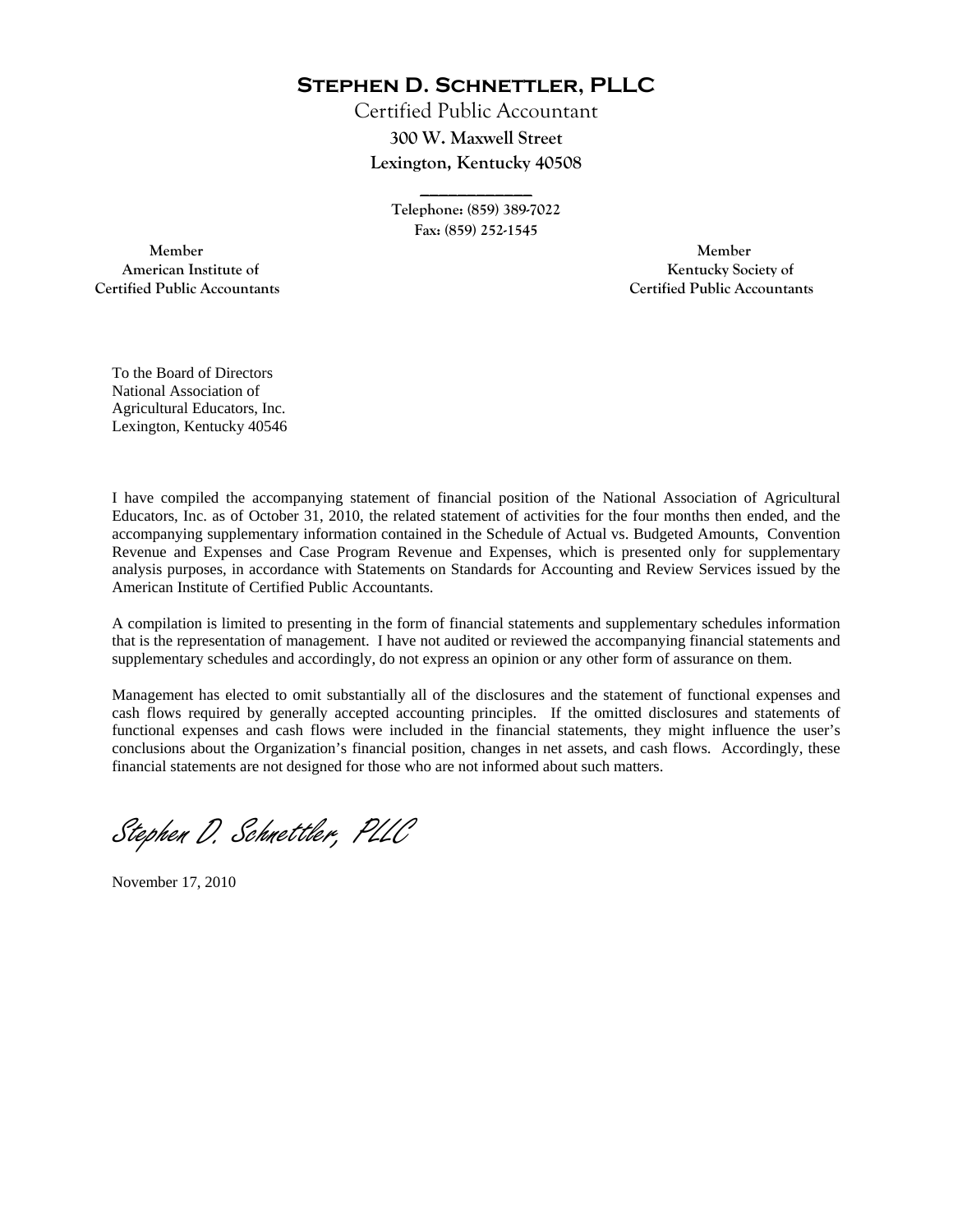## NATIONAL ASSOCIATION OF AGRICULTURAL EDUCATORS, INC. **Statement of Financial Position** October 31, 2010

| <b>ASSETS</b>                         |               |
|---------------------------------------|---------------|
| Cash on deposit                       | \$<br>38,668  |
| Cash on deposit - CASE Program        | 90,350        |
| Investments - operating fund          | 383,975       |
| Investments - life membership fund    | 121,871       |
| Investments - legislative fund        | 369           |
| Investments - reserve fund            | 104,018       |
| Accounts receivable                   | 178,722       |
| Prepaid expenses                      | 7,596         |
| Property and equipment                | 13,393        |
| <b>TOTAL ASSETS</b>                   | \$<br>938,962 |
| <b>LIABILITIES AND NET ASSETS</b>     |               |
| <b>LIABILITIES</b>                    |               |
| Accounts payable                      | \$<br>23,753  |
| Accrued leave payable                 | 21,314        |
| Other current liabilities             | 6,379         |
| <b>TOTAL LIABILITIES</b>              | 51,446        |
| <b>NET ASSETS</b>                     |               |
| Unrestricted net assets:              |               |
| Current operation                     | 505,794       |
| Board designated for special purposes | 121,688       |
| Temporarily restricted net assets     | 1,909         |
| <b>CASE Project</b>                   | 258,125       |
| <b>TOTAL NET ASSETS</b>               | 887,516       |
| TOTAL LIABILITIES AND NET ASSETS      | \$<br>938,962 |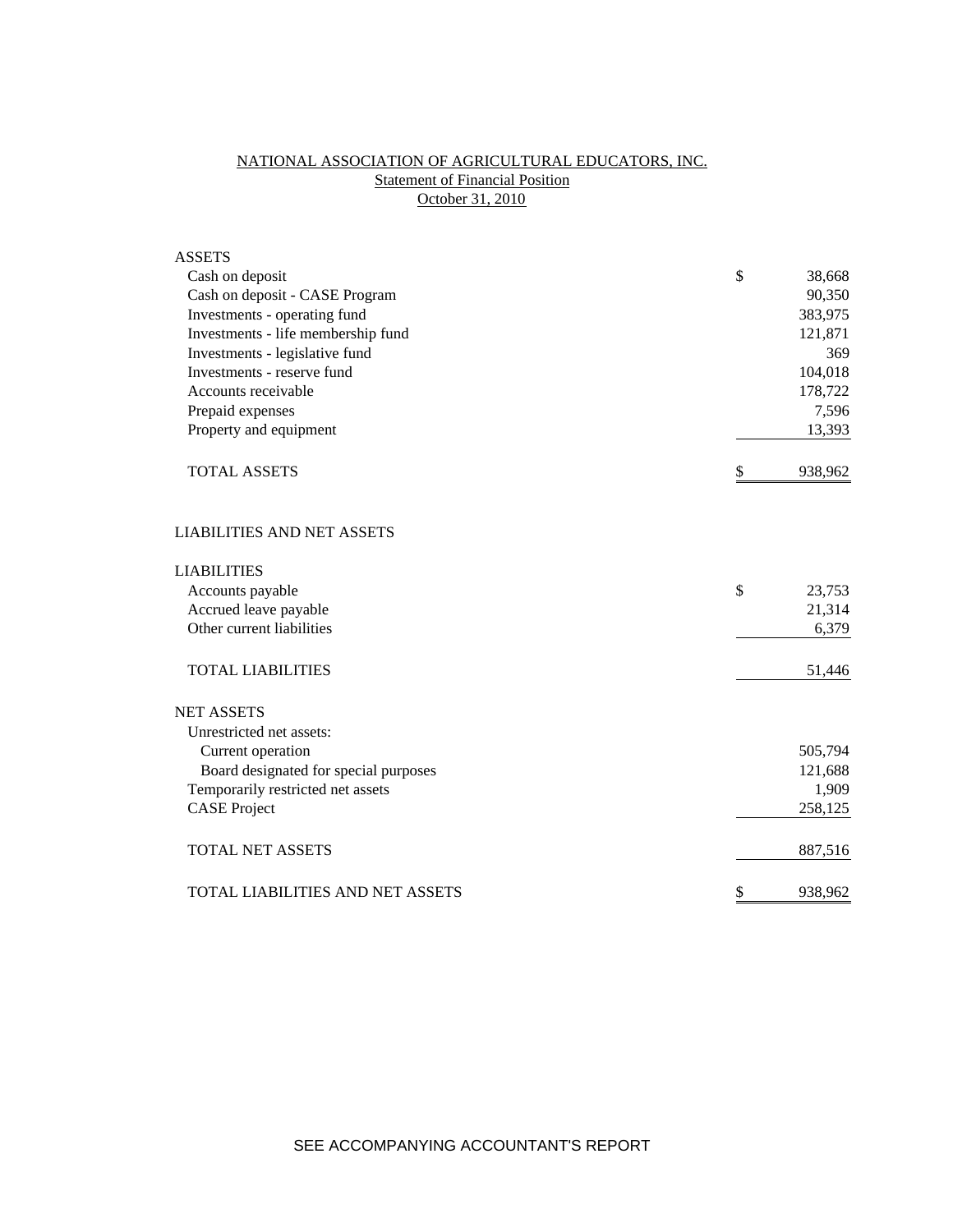### NATIONAL ASSOCIATION OF AGRICULTURAL EDUCATORS, INC. Statement of Activities For the Four Months Ended October 31, 2010

|                                       |                | Unrestricted |            |             |               |               |
|---------------------------------------|----------------|--------------|------------|-------------|---------------|---------------|
|                                       | Current        |              | Board      | Temporarily | CASE          |               |
|                                       | Operations     |              | Designated | Restricted  | Project       | Total         |
| Revenue, Gains and Losses             |                |              |            |             |               |               |
| Membership dues                       | \$<br>167,010  | \$           | 2,880      | \$          | \$            | \$<br>169,890 |
| Convention registration               | 685            |              |            |             |               | 685           |
| Sponsorship and awards                | 15,000         |              |            |             |               | 15,000        |
| Merchandise sales                     | 3,203          |              |            |             |               | 3,203         |
| Contributions                         |                |              |            | 49          |               | 49            |
| Management fees                       |                |              |            |             |               |               |
| Net realized and unrealized           |                |              |            |             |               |               |
| gains (losses) on securities          | 62,304         |              |            |             |               | 62,304        |
| Interest and dividends                | 1,116          |              |            |             |               | 1,116         |
| FFA Foundation projects               | 34,887         |              |            |             |               | 34,887        |
| CASE Program income                   |                |              |            |             | 207,505       | 207,505       |
| Other income                          | 24,923         |              |            |             |               | 24,923        |
| Total Revenue, Gaines and Losses      | 309,128        |              | 2,880      | 49          | 207,505       | 519,562       |
| Net Assets Released from Restrictions |                |              |            |             |               |               |
| Total Revenue, Gains and Losses       |                |              |            |             |               |               |
| and Reclassifications                 | 309,128        |              | 2,880      | 49          | 207,505       | 519,562       |
| <b>Expenses</b>                       |                |              |            |             |               |               |
| General expenses                      | 244,719        |              |            |             |               | 244,719       |
| FFA Foundation projects               | 22,282         |              |            |             |               | 22,282        |
| <b>CASE Program expenses</b>          | $\overline{a}$ |              |            |             | 260,585       |               |
| Convention expenses                   | 7,399          |              |            |             |               | 7,399         |
| Total expenses                        | 274,400        |              |            |             | 260,585       | 274,400       |
| INCREASE (DECREASE) IN NET ASSETS     | 34,728         |              | 2,880      | 49          | (53,080)      | (15, 423)     |
| NET ASSETS AT BEGINNING OF PERIOD     | 471,066        |              | 118,808    | 1,860       | 311,205       | 902,939       |
| NET ASSETS AT END OF PERIOD           | \$<br>505,794  | \$           | 121,688    | \$<br>1,909 | \$<br>258,125 | S<br>887,516  |

SEE ACCOMPANYING ACCOUNTANT'S REPORT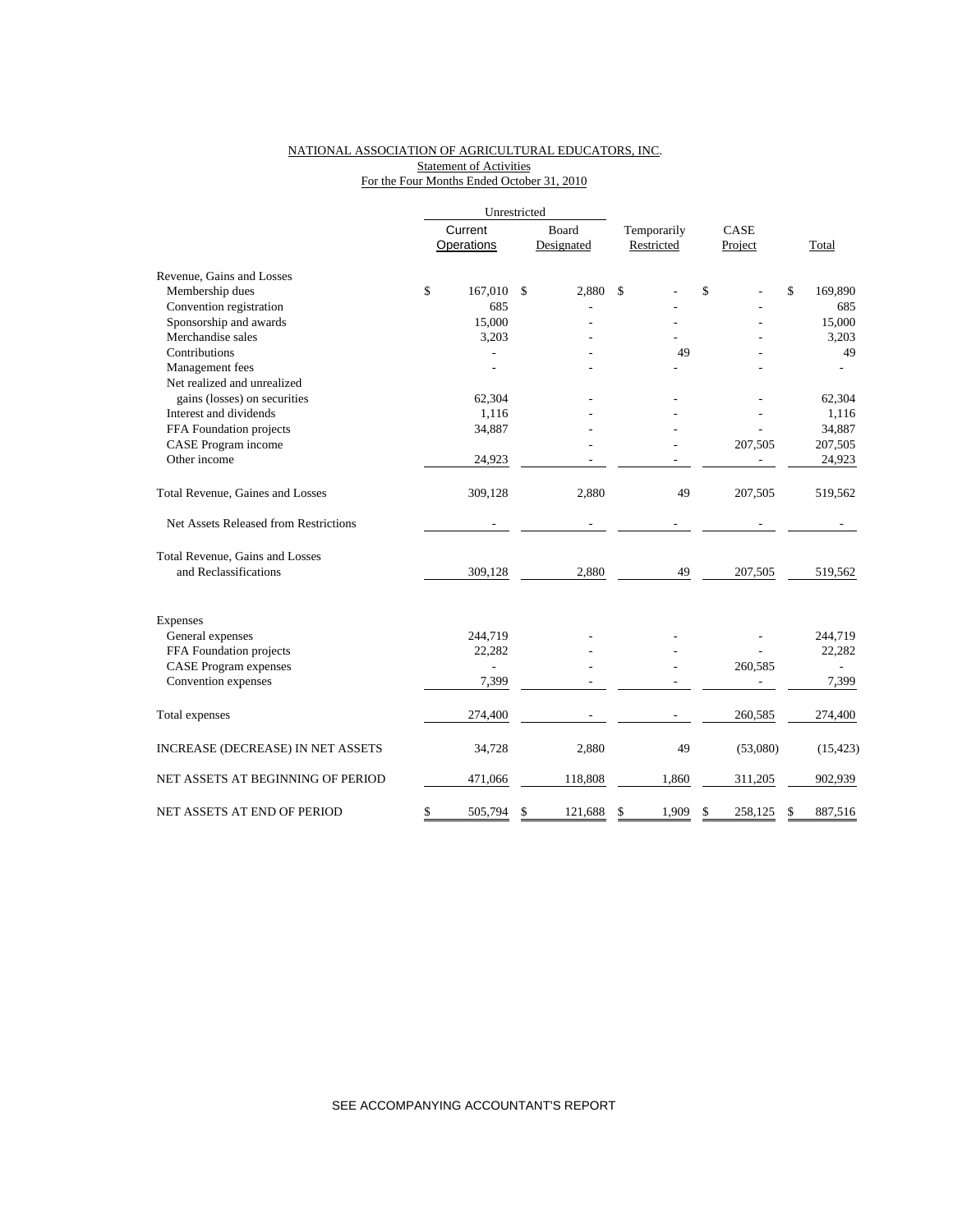# NATIONAL ASSOCIATION OF AGRICULTURAL EDUCATORS, INC. Schedule of Actual vs. Budget

| For the One and Four Months Ended October 31, 2010 |  |  |  |  |  |  |  |  |
|----------------------------------------------------|--|--|--|--|--|--|--|--|
|----------------------------------------------------|--|--|--|--|--|--|--|--|

| <b>REVENUE</b>                                                         | <b>MONTH</b><br><b>ACTUAL</b> | <b>MONTH</b><br><b>BUDGET</b> | <b>MONTH</b><br><b>SVARIANCE</b> | YEAR TO DATE<br><b>ACTUAL</b> | <b>YEAR</b><br><b>BUDGET</b> |   | <b>YEAR</b><br><b>SVARIANCE</b> |
|------------------------------------------------------------------------|-------------------------------|-------------------------------|----------------------------------|-------------------------------|------------------------------|---|---------------------------------|
| Member dues                                                            | \$<br>56,295 \$               | 32,438                        | \$<br>23,857 \$                  | 165,890                       | \$<br>389,250                | s | (223, 360)                      |
| Corporate membership dues                                              |                               | 2,375                         |                                  | 4,000                         | 28,500                       |   | (24,500)                        |
| <b>NSTA Dues</b>                                                       | 192                           | ÷,                            | (2, 375)                         | 448                           | ä,                           |   | 448                             |
| Delmar scholarships                                                    |                               | 625                           | (625)                            | ÷,                            | 7,500                        |   | (7,500)                         |
| Foundation management fees                                             |                               | 2,417                         | (2, 417)                         |                               | 29,000                       |   | (29,000)                        |
| MBNA affinity credit card program                                      |                               |                               |                                  |                               |                              |   |                                 |
| Toyota vehicle lease management fee                                    | 3                             |                               |                                  |                               |                              |   |                                 |
| Interest and dividends<br>Net realized and unrealized                  |                               | 500                           | (497)                            | 775                           | 6,000                        |   | (5,225)                         |
| gains (losses) on securities                                           | 15,393                        | 1,250                         | 14,143                           | 62,304                        | 15,000                       |   | 47,304                          |
| Merchandise sales                                                      |                               | 708                           | (708)                            | 3,203                         | 8,500                        |   | (5,297)                         |
| Investment income, Life Fund                                           | 58                            | 125                           | (67)                             | 341                           | 1,500                        |   | (1, 159)                        |
| Contributions, Legislative Fund                                        |                               | ÷,                            |                                  | 49                            |                              |   | 49                              |
| Miscellaneous income                                                   |                               | 250                           | (250)                            |                               | 3,000                        |   | (3,000)                         |
| National Teach Ag Campaign                                             | 4,496                         |                               | 4,496                            | 4,496                         |                              |   | 4,496                           |
| Teacher crisis fund<br>Risk management education                       |                               | ÷,                            | $\overline{\phantom{a}}$         | 1,000                         |                              |   | 1,000                           |
| AEM business manager stipend                                           |                               | 333                           | (333)                            | ÷,                            | 4,000                        |   | (4,000)                         |
| Lifetime achievement awards                                            |                               | 279                           | (279)                            |                               | 3,350                        |   | (3, 350)                        |
| GMAC SmartEdge program                                                 | i.                            | 3,417                         | (3, 417)                         | ÷,                            | 41,000                       |   | (41,000)                        |
| Webinar revenue                                                        |                               | 1,367                         | (1, 367)                         |                               | 16,400                       |   | (16, 400)                       |
| DuPont Agrisciense                                                     | 7,094                         |                               | 7,094                            | 13,079                        | ä,                           |   | 13,079                          |
| FFA Foundation project - TTTK                                          | 12,087                        | 4,025                         | 8,062                            | 21,492                        | 48,300                       |   | (26, 808)                       |
| FFA Foundation project - OPAP<br>FFA Foundation project - OMSP         | 1,247<br>2,213                | 997<br>946                    | 250<br>1,267                     | 2,102<br>3,698                | 11,965<br>11,350             |   | (9, 863)<br>(7,652)             |
| FFA Foundation project - OT                                            | 2,036                         | 997                           | 1,039                            | 3,609                         | 11,965                       |   | (8,356)                         |
| FFA Foundation project - OYM                                           | 2,106                         | 946                           | 1,160                            | 3,876                         | 11,350                       |   | (7, 474)                        |
| FFA Foundation project - Greenhouse                                    |                               |                               |                                  |                               | ×,                           |   |                                 |
| FFA Foundation teacher workshop                                        | 110                           | ٠                             | 110                              | 110                           | ÷,                           |   | 110                             |
| CASE program net income                                                | (11,981)                      |                               | (11,981)                         | (53,080)                      |                              |   | (53,080)                        |
| Convention net income                                                  | 11,185                        | 4,767                         | 6,418                            | 14,186                        | 50,209                       |   | (36,023)                        |
| <b>TOTAL REVENUE</b>                                                   | 102,534                       | 58,762                        | 43,580                           | 251,578                       | 698,139                      |   | (446, 561)                      |
|                                                                        |                               |                               |                                  |                               |                              |   |                                 |
| <b>EXPENSES</b><br>Salaries                                            | 21.066                        | 21,666                        | (600)                            | 88,692                        | 259,994                      |   | (171, 302)                      |
| Taxes and benefits                                                     | 4,218                         | 5,546                         | (1, 328)                         | 21,489                        | 66,551                       |   | (45,062)                        |
| Computer service                                                       |                               | 83                            | (83)                             | 150                           | 1,000                        |   | (850)                           |
| Telephone                                                              | 344                           | 333                           | 11                               | 1,559                         | 4,000                        |   | (2, 441)                        |
| Accounting                                                             | 475                           | 1,033                         | (558)                            | 1,900                         | 12,400                       |   | (10,500)                        |
| Depreciation                                                           | 374                           | 583                           | (209)                            | 1,497                         | 7,000                        |   | (5,503)                         |
| Rent                                                                   |                               | 625                           | (625)                            | 7,500                         | 7,500                        |   |                                 |
| Insurance<br>Legal                                                     | 352<br>÷,                     | 500<br>83                     | (148)                            | 1,068<br>×,                   | 6,000<br>1,000               |   | (4,932)                         |
| Office Supplies                                                        | $\overline{4}$                | 417                           | (83)<br>(413)                    | 911                           | 5,000                        |   | (1,000)<br>(4,089)              |
| Bank charges and investment fees                                       |                               | 8                             | (8)                              | ä,                            | 100                          |   | (100)                           |
| Printing, general                                                      | 550                           | 417                           | 133                              | 2,023                         | 5,000                        |   | (2,977)                         |
| Staff training                                                         | ä,                            | 83                            | (83)                             | 24                            | 1,000                        |   | (976)                           |
| Taxes and licenses                                                     | ä,                            | 5                             | (5)                              | 27                            | 60                           |   | (33)                            |
| Membership and contributions                                           | ä,                            | 1,250                         | (1,250)                          | 8,790                         | 15,000                       |   | (6,210)                         |
| Travel, staff                                                          | (261)<br>500                  | 1,856                         | (2,117)                          | 3,716<br>6,749                | 22,275<br>25,000             |   | (18, 559)                       |
| Promotion and marketing<br>Merchandise and diaries                     | ÷,                            | 2,083<br>833                  | (1, 583)<br>(833)                | 878                           | 10,000                       |   | (18,251)<br>(9,122)             |
| Photocopying                                                           |                               | 8                             | (8)                              | 210                           | 100                          |   | 110                             |
| Postage, general                                                       | 142                           | 333                           | (191)                            | 1,420                         | 4,000                        |   | (2,580)                         |
| Professional liability insurance                                       |                               | 3,093                         | (3,093)                          | 37,415                        | 37,110                       |   | 305                             |
| Public relations                                                       |                               | 42                            | (42)                             |                               | 500                          |   | (500)                           |
| Scholarships                                                           |                               | 938                           | (938)                            | 12,000                        | 11,250                       |   | 750                             |
| Travel, regional secretaries                                           |                               | 833                           | (833)                            | 2,480                         | 10,000                       |   | (7, 520)                        |
| Travel, board of directors<br>Nat'l Teach Ag Campaign                  | 12,165                        | 2,917                         | (2, 917)<br>12,165               | 11,539<br>12,988              | 35,000                       |   | (23, 461)<br>12,988             |
| FFA Foundation project - TTTK                                          | 690                           | 4,025                         | (3, 335)                         | 13,307                        | 48,300                       |   | (34,993)                        |
| FFA Foundation project - OPAP                                          | 285                           | 997                           | (712)                            | 1,714                         | 11,965                       |   | (10,251)                        |
| FFA Foundation project - OMSP                                          | 345                           | 946                           | (601)                            | 2,225                         | 11,350                       |   | (9,125)                         |
| FFA Foundation project - OT                                            |                               | 997                           | (997)                            | 2,757                         | 11,965                       |   | (9,208)                         |
| FFA Foundation project - OYM                                           | 345                           | 946                           | (601)                            | 2,279                         | 11,350                       |   | (9,071)                         |
| FFA Foundation project - Greenhouse                                    |                               |                               |                                  | $\mathcal{L}_{\mathcal{A}}$   |                              |   |                                 |
| FFA Foundation project - LAA                                           | $\overline{\phantom{m}}$      |                               | $\overline{\phantom{a}}$         | 155                           | ٠                            |   | 155                             |
| FFA Foundation project - Smart Edge<br>FFA Foundation teacher workshop | 216                           |                               | 216                              | 400<br>216                    | ×,                           |   | 400<br>216                      |
| Lifeteime acheivement                                                  | ÷,                            | 279                           | (279)                            |                               | 3,350                        |   | (3,350)                         |
| DuPont Agriscience                                                     | 345                           |                               | 345                              | 9,202                         | $\overline{\phantom{a}}$     |   | 9,202                           |
| GMAC SmartEdge program                                                 |                               | 833                           | (833)                            | $\overline{\phantom{a}}$      | 10,000                       |   | (10,000)                        |
| NPS expense                                                            |                               | 667                           | (667)                            |                               | 8,000                        |   | (8,000)                         |
| Webinar expense                                                        |                               | 292                           | (292)                            | 297                           | 3,500                        |   | (3,203)                         |
| Teacher crisis fund                                                    |                               | ÷,                            | $\overline{\phantom{a}}$         |                               | 8,000                        |   | (8,000)                         |
| Communities of practice expense<br>Substitute teacher hire behinds     |                               | 333                           | $\frac{1}{2}$<br>(333)           | 9,239                         | 4,000                        |   | 9,239<br>(4,000)                |
| Miscellaneous                                                          |                               |                               |                                  | 185                           |                              |   | 185                             |
| <b>TOTAL EXPENSES</b>                                                  | 42,155                        | 55,883                        | (13, 728)                        | 267,001                       | 678,620                      |   | (411, 619)                      |
|                                                                        |                               |                               |                                  |                               |                              |   |                                 |
| NET INCOME (LOSS)                                                      | \$<br>60,379 \$               | 2,879 \$                      | 57,308 \$                        | $(15, 423)$ \$                | 19,519 \$                    |   | (34, 942)                       |

SEE ACCOMPANYING ACCOUNTANT'S REPORT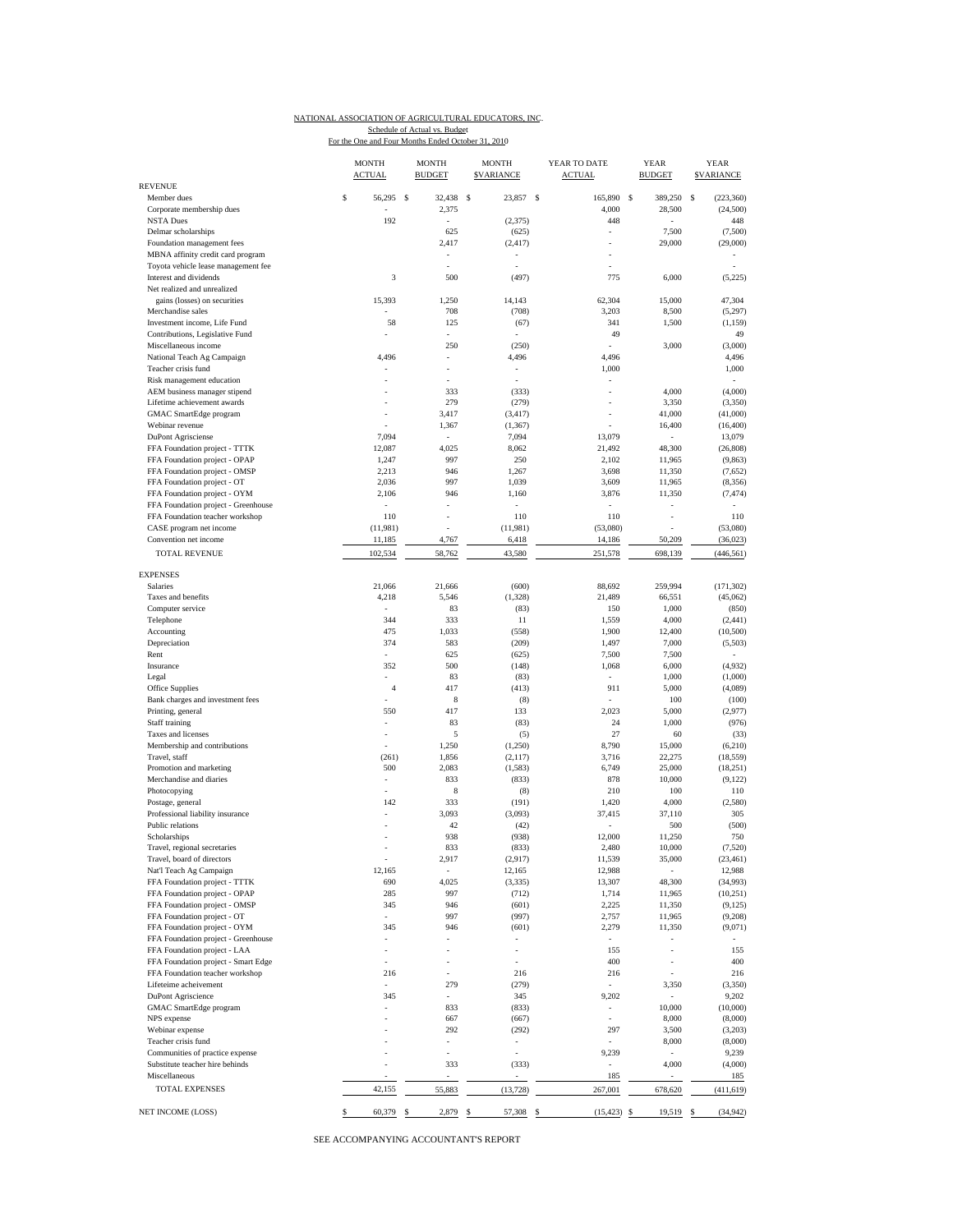### NATIONAL ASSOCIATION OF AGRICULTURAL EDUCATORS, INC. Schedule of Convention Revenue and Expenses

For the One and Four Months Ended October 31, 2010

|                                           | <b>MONTH</b> |               | <b>MONTH</b>             |    | <b>MONTH</b>     |    | YEAR TO DATE  |              | <b>YEAR</b>   | <b>YEAR</b> |                   |  |
|-------------------------------------------|--------------|---------------|--------------------------|----|------------------|----|---------------|--------------|---------------|-------------|-------------------|--|
|                                           |              | <b>ACTUAL</b> | <b>BUDGET</b>            |    | <b>SVARIANCE</b> |    | <b>ACTUAL</b> |              | <b>BUDGET</b> |             | <b>\$VARIANCE</b> |  |
| <b>REVENUE</b>                            |              |               |                          |    |                  |    |               |              |               |             |                   |  |
| Convention, registration                  | \$           | 885           | \$<br>6,975              | \$ | $(6,090)$ \$     |    | 685           | $\mathbf{s}$ | 83,699        | \$          | (83, 014)         |  |
| Convention, tickets/workshops             |              |               |                          |    |                  |    |               |              |               |             |                   |  |
| Convention, trade show                    |              | 300           |                          |    | 300              |    | 900           |              |               |             | 900               |  |
| Convention - Ideas Unlimited              |              |               |                          |    |                  |    |               |              |               |             |                   |  |
| <b>Convention - Teacher Mentor</b>        |              | 5.000         |                          |    | 5.000            |    | 5,000         |              |               |             | 5,000             |  |
| Convention scholarship fund               |              |               |                          |    |                  |    |               |              | 2,000         |             | (2,000)           |  |
| Convention, sponsorships - FFA Foundation |              |               | 2,083                    |    | (2,083)          |    |               |              | 25,000        |             | (25,000)          |  |
| Convention, host state social             |              |               | ÷.                       |    |                  |    |               |              |               |             |                   |  |
| Convention, sponsorships                  |              | 5,000         | 2,079                    |    | 2,921            |    | 15,000        |              | 24,950        |             | (9,950)           |  |
| <b>TOTAL REVENUE</b>                      |              | 11,185        | 11,137                   |    | 48               |    | 21,585        |              | 135,649       |             | (114, 064)        |  |
| <b>EXPENSES</b>                           |              |               |                          |    |                  |    |               |              |               |             |                   |  |
| Convention, plaques and trophies          |              |               | 125                      |    | (125)            |    |               |              | 1,500         |             | (1,500)           |  |
| Convention, printing                      |              |               | 167                      |    | (167)            |    |               |              | 2,000         |             | (2,000)           |  |
| Convention, miscellaneous                 |              |               | 83                       |    | (83)             |    |               |              | 1,000         |             | (1,000)           |  |
| Convention, awards                        |              |               |                          |    |                  |    | 2,910         |              | 9,000         |             | (6,090)           |  |
| Convention, photography                   |              |               |                          |    |                  |    | ä,            |              |               |             |                   |  |
| Conventions, meal functions               |              |               | 1,000                    |    | (1,000)          |    |               |              | 12,000        |             | (12,000)          |  |
| Convention, promotion and marketing       |              |               | 83                       |    | (83)             |    |               |              | 1,000         |             | (1,000)           |  |
| Convention, postage and shipping          |              |               | 167                      |    | (167)            |    |               |              | 2,000         |             | (2,000)           |  |
| Convention, equipment rental              |              |               | 667                      |    | (667)            |    |               |              | 8,000         |             | (8,000)           |  |
| Convention, workshops                     |              |               |                          |    |                  |    |               |              |               |             |                   |  |
| Convention, host state social             |              |               |                          |    |                  |    |               |              |               |             |                   |  |
| Convention, speakers                      |              |               |                          |    |                  |    |               |              |               |             |                   |  |
| Convention, trade show expense            |              |               |                          |    |                  |    |               |              |               |             |                   |  |
| Convention, tour expenses                 |              |               |                          |    |                  |    |               |              |               |             |                   |  |
| Convention, committee expense             |              |               | 245                      |    | (245)            |    |               |              | 2,940         |             | (2,940)           |  |
| Convention, sponsorships - FFA Foundation |              |               | 2,083                    |    | (2,083)          |    |               |              | 25,000        |             | (25,000)          |  |
| Convention, travel/board of directors     |              |               | 1,000                    |    | (1,000)          |    | 3,064         |              | 12,000        |             | (8,936)           |  |
| Convention, staff travel                  |              |               | 750                      |    | (750)            |    | 1,425         |              | 9,000         |             | (7, 575)          |  |
| Convention, other travel                  |              |               | $\overline{\phantom{a}}$ |    | ä,               |    | $\sim$        |              | ä,            |             | $\sim$            |  |
| <b>TOTAL EXPENSES</b>                     |              |               | 6,370                    |    | (6,370)          |    | 7,399         |              | 85,440        |             | (78,041)          |  |
| NET INCOME (LOSS)                         | \$           | 11,185        | \$<br>4,767              | S  | 6,418            | \$ | 14,186        | $\mathbf{s}$ | 50,209        | \$          | (36,023)          |  |